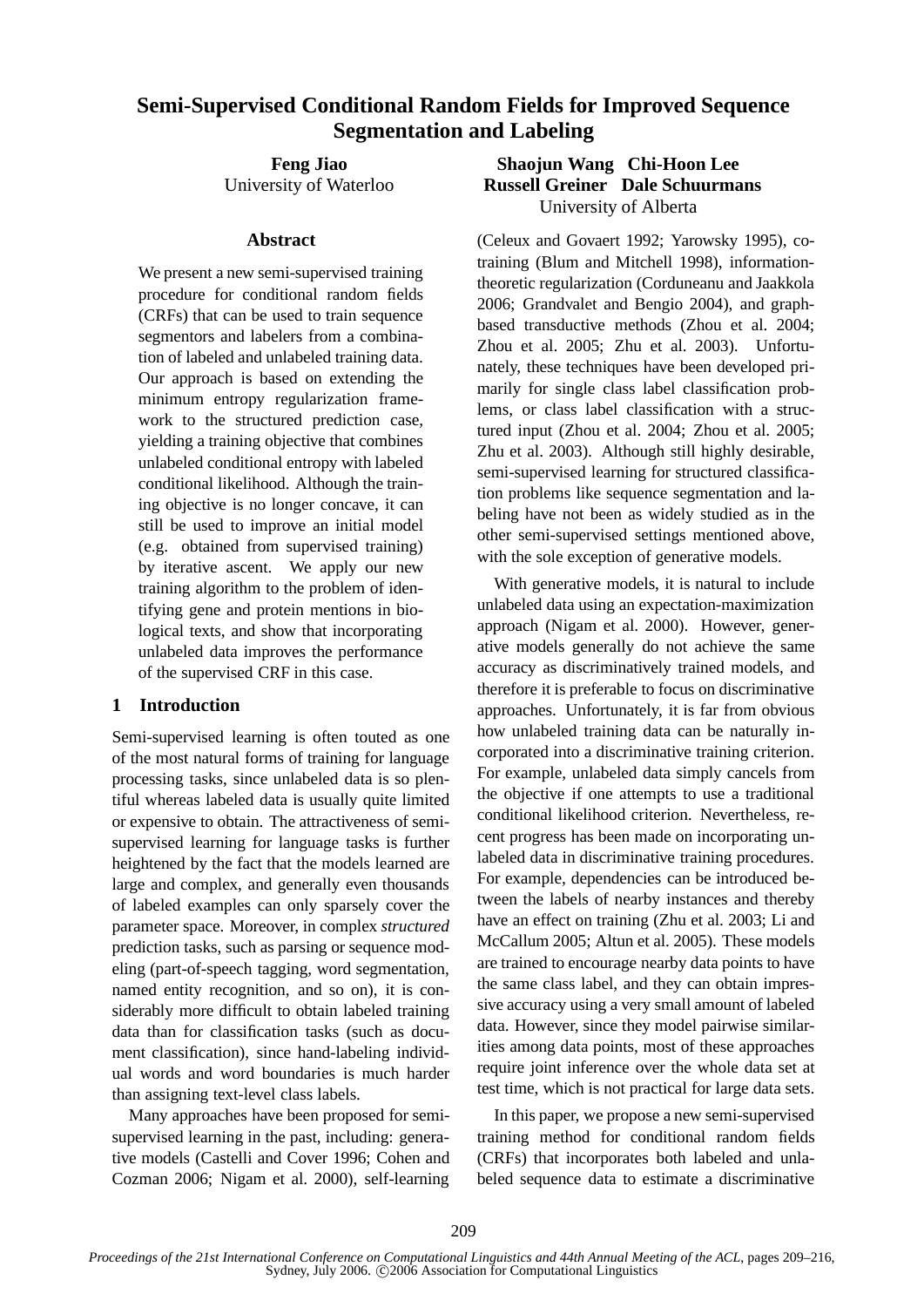structured predictor. CRFs are a flexible and powerful model for structured predictors based on undirected graphical models that have been globally conditioned on a set of input covariates (Lafferty et al. 2001). CRFs have proved to be particularly useful for sequence segmentation and labeling tasks, since, as conditional models of the labels given inputs, they relax the independence assumptions made by traditional generative models like hidden Markov models. As such, CRFs provide additional flexibility for using arbitrary overlapping features of the input sequence to define a structured conditional model over the output sequence, while maintaining two advantages: first, efficient dynamic program can be used for inference in both classification and training, and second, the training objective is concave in the model parameters, which permits global optimization.

To obtain a new semi-supervised training algorithm for CRFs, we extend the minimum entropy regularization framework of Grandvalet and Bengio (2004) to structured predictors. The resulting objective combines the likelihood of the CRF on labeled training data with its conditional entropy on unlabeled training data. Unfortunately, the maximization objective is no longer concave, but we can still use it to effectively improve an initial supervised model. To develop an effective training procedure, we first show how the derivative of the new objective can be computed from the covariance matrix of the features on the unlabeled data (combined with the labeled conditional likelihood). This relationship facilitates the development of an efficient dynamic programming for computing the gradient, and thereby allows us to perform efficient iterative ascent for training. We apply our new training technique to the problem of sequence labeling and segmentation, and demonstrate it specifically on the problem of identifying gene and protein mentions in biological texts. Our results show the advantage of semi-supervised learning over the standard supervised algorithm.

#### **2 Semi-supervised CRF training**

In what follows, we use the same notation as (Lafferty et al. 2001). Let  $X$  be a random variable over data sequences to be labeled, and  $Y$  be a random variable over corresponding label sequences. All components,  $Y_i$ , of Y are assumed to range over a finite label alphabet  $Y$ . For example, **X** might Here, range over sentences and  $Y$  over part-of-speech

taggings of those sentences; hence  $\mathcal Y$  would be the set of possible part-of-speech tags in this case.

Assume we have a set of labeled examples,  $\mathcal{D}^{l} = ( (\mathbf{x}^{(1)}, \mathbf{y}^{(1)}), \cdots, (\mathbf{x}^{(N)}, \mathbf{y}^{(N)})$ , and unlabeled examples,  $\mathcal{D}^u = \left( \mathbf{x}^{(N+1)}, \cdots, \mathbf{x}^{(M)} \right)$ . We would like to build a CRF model

$$
p_{\theta}(\mathbf{y}|\mathbf{x}) = \frac{1}{Z_{\theta}(\mathbf{x})} \exp\Big(\sum_{k=1}^{K} \theta_{k} f_{k}(\mathbf{x}, \mathbf{y})\Big) = \frac{1}{Z_{\theta}(\mathbf{x})} \exp\Big(\langle \theta, f(\mathbf{x}, \mathbf{y}) \rangle\Big)
$$

over sequential input and output data  $x, y$ , where  $\theta = (\theta_1, \dots, \theta_K)$ d output data **x**, **y**<br>  $\theta_K$ <sup>T</sup>,  $f(\mathbf{x}, \mathbf{y})$  = where  $\theta = (\theta_1, \dots, \theta_K)^{\top}$ ,  $f(\mathbf{x}, \mathbf{y}) =$ <br>  $(f_1(\mathbf{x}, \mathbf{y}) \dots f_K(\mathbf{x}, \mathbf{y}))^{\top}$  and ere  $\theta = (\theta_1, \dots, \theta_K)$ <br>  $(\mathbf{x}, \mathbf{y}), \dots, f_K(\mathbf{x}, \mathbf{y}))$ <sup>T</sup> and  $(x, y)$ <sup> $\perp$ </sup> and

$$
Z_{\theta}(\mathbf{x}) = \sum_{\mathbf{y}} \exp \Big( \langle \theta, f(\mathbf{x}, \mathbf{y}) \rangle \Big)
$$

Our goal is to learn such a model from the combined set of labeled and unlabeled examples,  $\mathcal{D}^l \cup$  $\mathcal{D}^u$ 

The standard supervised CRF training procedure is based upon maximizing the log conditional likelihood of the labeled examples in  $\mathcal{D}^l$ 

$$
CL(\theta) = \sum_{i=1}^{N} \log p_{\theta}(\mathbf{y}^{(i)} | \mathbf{x}^{(i)}) - U(\theta) \hspace{0.2cm} (1)
$$

where  $U(\theta)$  is any standard regularizer on  $\theta$ , e.g.  $U(\theta) = ||\theta||^2/2$ . Regularization can be used to limit over-fitting on rare features and avoid degeneracy in the case of correlated features. Obviously, (1) ignores the unlabeled examples in  $\mathcal{D}^u$ .

To make full use of the available training data, we propose a semi-supervised learning algorithm that exploits a form of *entropy regularization* on the unlabeled data. Specifically, for a semisupervised CRF, we propose to maximize the following objective

$$
RL(\theta) = \sum_{i=1}^{N} \log p_{\theta}(\mathbf{y}^{(i)} | \mathbf{x}^{(i)}) - U(\theta)
$$
(2)  
+ 
$$
\gamma \sum_{i=N+1}^{M} \sum_{\mathbf{y}} p_{\theta}(\mathbf{y} | \mathbf{x}^{(i)}) \log p_{\theta}(\mathbf{y} | \mathbf{x}^{(i)})
$$

where the first term is the penalized log conditional likelihood of the labeled data under the CRF, (1), and the second line is the negative conditional entropy of the CRF on the unlabeled data. Here,  $\gamma$  is a tradeoff parameter that controls the influence of the unlabeled data.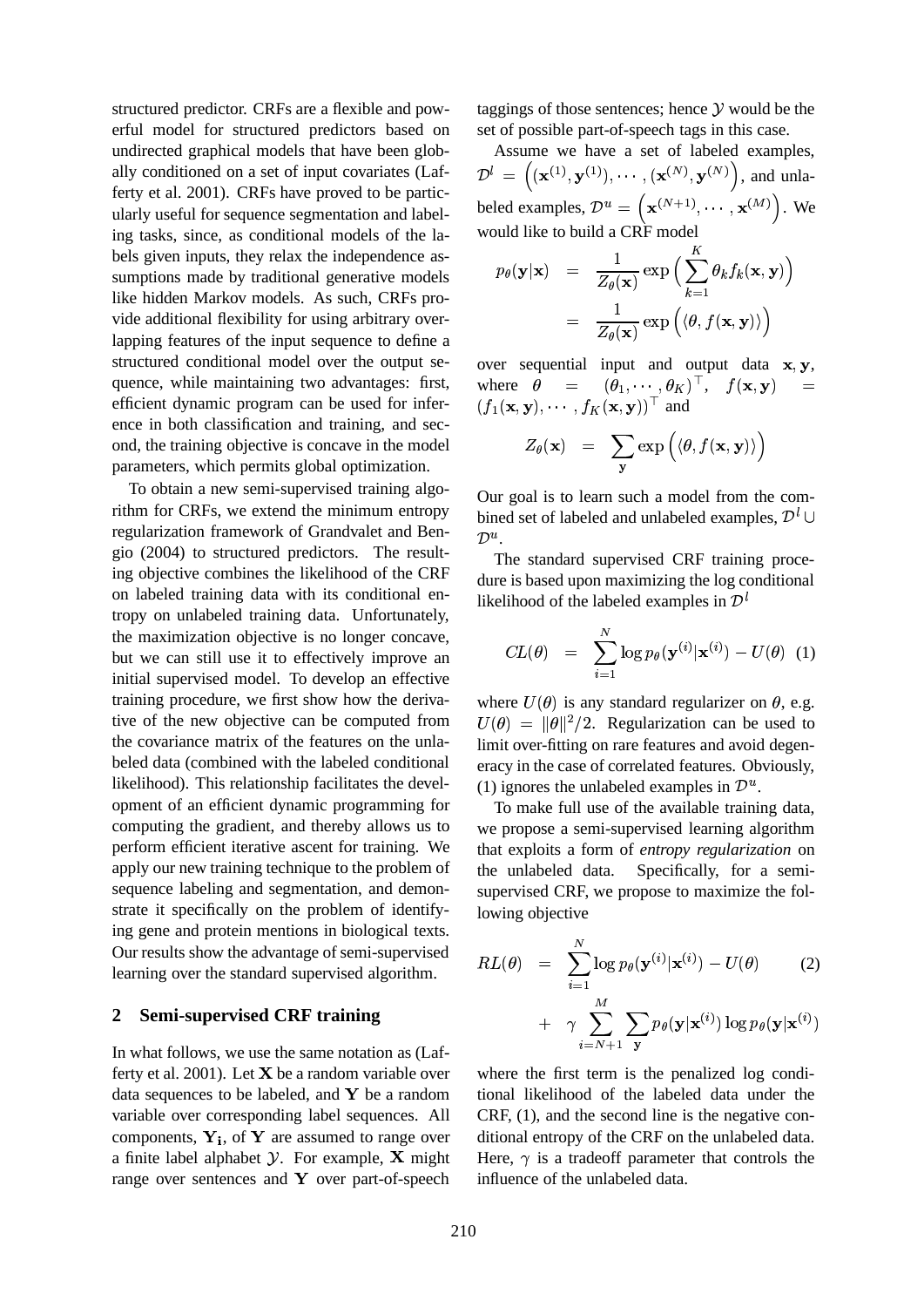This approach resembles that taken by (Grandvalet and Bengio 2004) for single variable classification, but here applied to structured CRF training. The motivation is that minimizing conditional entropy over unlabeled data encourages the algorithm to find putative labelings for the unlabeled data that are mutually reinforcing with the supervised labels; that is, greater certainty on the putative labelings coincides with greater conditional likelihood on the supervised labels, and vice versa. For a single classification variable this criterion has been shown to effectively partition unlabeled data into clusters (Grandvalet and Bengio 2004; Roberts et al. 2000).

To motivate the approach in more detail, consider the overlap between the probability distribution over a label sequence  $y$  and the empirical distribution of  $\tilde{p}(\mathbf{x})$  on the unlabeled data  $\mathcal{D}^u$ . The overlap can be measured by the Kullback-Leibler divergence  $D(p_\theta(\mathbf{y}|\mathbf{x})\tilde{p}(\mathbf{x})||\tilde{p}(\mathbf{x}))$ . It is well known that Kullback-Leibler divergence (Cover and Thomas 1991) is positive and increases as the overlap between the two distributions decreases. In other words, maximizing Kullback-Leibler divergence implies that the overlap between two distributions is minimized. The total overlap over all possible label sequences can be defined as

$$
\sum_{\mathbf{y}} D(p_{\theta}(\mathbf{y}|\mathbf{x})\tilde{p}(\mathbf{x})||\tilde{p}(\mathbf{x}))
$$
\n
$$
= \sum_{\mathbf{y}} \sum_{\mathbf{x} \in \mathcal{D}^u} p_{\theta}(\mathbf{y}|\mathbf{x})\tilde{p}(\mathbf{x}) \log \frac{p_{\theta}(\mathbf{y}|\mathbf{x})\tilde{p}(\mathbf{x})}{\tilde{p}(\mathbf{x})}
$$
\n
$$
= \sum_{\mathbf{x} \in \mathcal{D}^u} \tilde{p}(\mathbf{x}) \sum_{\mathbf{y}} p_{\theta}(\mathbf{y}|\mathbf{x}) \log p_{\theta}(\mathbf{y}|\mathbf{x})
$$

which motivates the negative entropy term in  $(2)$ .

The combined training objective (2) exploits unlabeled data to improve the CRF model, as we will see. However, one drawback with this approach is that the entropy regularization term is not concave. To see why, note that the entropy regularizer can be seen as a composition,  $\sim$   $\sim$   $\sim$   $\sim$   $\sim$   $\sim$ <sup>B</sup> . . . . . . . <sup>B</sup> er can be seen as a composition,<br>
(i), where  $f : \Re^{|\mathcal{Y}|} \to \Re$ ,  $f(g) = \exp(-\frac{g}{\Re(g)}g)$  . . . . the contract of the contract of the contract of the contract of the contract of the contract of the contract of a *l* av  $\log g_{\mathbf{y}}$  and  $g_{\mathbf{y}}$ and  $g_{\mathbf{y}}$  :  $\mathbb{R}^K$ <u>La ca</u>  $\colon \mathbb{R}^K \to \mathbb{R}, g_{\mathbf{y}}(\theta) =$  $\sim$   $\sim$   $\sim$ and  $a_{\cdots} \in \Re^{K} \rightarrow \Re a_{\cdots}(\theta) =$  $\frac{1}{Z}$  exp  $(\sum_{k=1}^{K} \theta_k f_k(\mathbf{x}, \mathbf{y}))$ . For scalar  $\theta$ , the a  $\int_{k=1}^{R} \theta_k f_k(\mathbf{x}, \mathbf{y})$ . For scalar  $\theta$ , the second derivative of a composition,  $h = f \circ g$ , is ture given by (Boyd and Vandenberghe 2004)

$$
h''(\theta) = g'(\theta)^{\top} \nabla^2 f(g(\theta)) g'(\theta) + \nabla f(g(\theta))^{\top} g''(\theta)
$$
  
Although f and  $g_y$  are concave here, since f is not

nondecreasing,  $h$  is not necessarily concave. So in general there are local maxima in (2).

## **3 An efficient training procedure**

As (2) is not concave, many of the standard global maximization techniques do not apply. However, one can still use unlabeled data to improve a supervised CRF via iterative ascent. To derive an efficient iterative ascent procedure, we need to compute gradient of (2) with respect to the parameters with respect to  $\theta$  yields Appendix A for the deriva- $\theta$ . Taking derivative of the objective function (2) tion)

$$
\frac{\partial}{\partial \theta} RL(\theta) \qquad (3)
$$
\n
$$
= \sum_{i=1}^{N} \left( f(\mathbf{x}^{(i)}, \mathbf{y}^{(i)}) - \sum_{\mathbf{y}} p_{\theta}(\mathbf{y}|\mathbf{x}^{(i)}) f(\mathbf{x}^{(i)}, \mathbf{y}^{(i)}) \right)
$$
\n
$$
- \frac{\partial}{\partial \theta} U(\theta) + \gamma \sum_{i=N+1}^{M} \text{cov}_{p_{\theta}(\mathbf{y}|\mathbf{x}^{(i)})} \left[ f(\mathbf{x}^{(i)}, \mathbf{y}) \right] \theta
$$

The first three items on the right hand side are just the standard gradient of the CRF objective,  $CL(\theta)/\partial\theta$  (Lafferty et al. 2001), and the final item is the gradient of the entropy regularizer (the  $\frac{d}{dx}$  derivation of which is given in Appendix A.

Here, (V)\* derivation of which is given in Appendix A.<br>Here,  $\text{cov}_{p_{\theta}(\mathbf{y}|\mathbf{x}^{(i)})}[f(\mathbf{x}^{(i)}, \mathbf{y})]$  is the conditional covariance matrix of the features,  $f_j(\mathbf{x}, \mathbf{y})$ , given sample sequence  $\mathbf{x}^{(i)}$ . In particular, the s such a series of the series of the series of the series of the series of the series of the series of the series of the series of the series of the series of the series of the series of the series of the series of the ser  $(j, k)$ th element of this matrix is given by

$$
\begin{aligned}\n&\text{cov}_{p_{\theta}(\mathbf{y}|\mathbf{x})}\Big[f_j(\mathbf{x}, \mathbf{y})f_k(\mathbf{x}, \mathbf{y})\Big] \\
&= \mathbf{E}_{p_{\theta}(\mathbf{y}|\mathbf{x})}\Big(f_j(\mathbf{x}, \mathbf{y})f_k(\mathbf{x}, \mathbf{y})\Big) \\
&- \mathbf{E}_{p_{\theta}(\mathbf{y}|\mathbf{x})}\Big(f_j(\mathbf{x}, \mathbf{y})\Big) \mathbf{E}_{p_{\theta}(\mathbf{y}|\mathbf{x})}\Big(f_k(\mathbf{x}, \mathbf{y})\Big) \\
&= \sum_{\mathbf{y}} p_{\theta}(\mathbf{y}|\mathbf{x})\Big(f_j(\mathbf{x}, \mathbf{y})f_k(\mathbf{x}, \mathbf{y})\Big) \\
&- \Big(\sum_{\mathbf{y}} p_{\theta}(\mathbf{y}|\mathbf{x})f_j(\mathbf{x}, \mathbf{y})\Big) \Big(\sum_{\mathbf{y}} p_{\theta}(\mathbf{y}|\mathbf{x})f_k(\mathbf{x}, \mathbf{y})\Big)\n\end{aligned}
$$

<sup>&</sup>lt;  $\mathbf{y}$  = exponentially many values for **y**. Techniques for cient techniques for computing the *quadratic* fea-To efficiently calculate the gradient, we need to be able to efficiently compute the expectations with respect to  $y$  in (3) and (4). However, this can pose a challenge in general, because there are computing the *linear* feature expectations in (3) are already well known if  $y$  is sufficiently structured (e.g. y forms a Markov chain) (Lafferty et al. 2001). However, we now have to develop effiture expectations in (4).

<sup>B</sup> For the quadratic feature expectations, first note that the diagonal terms,  $j = l$ , are straightforward, since each feature is an indicator, we have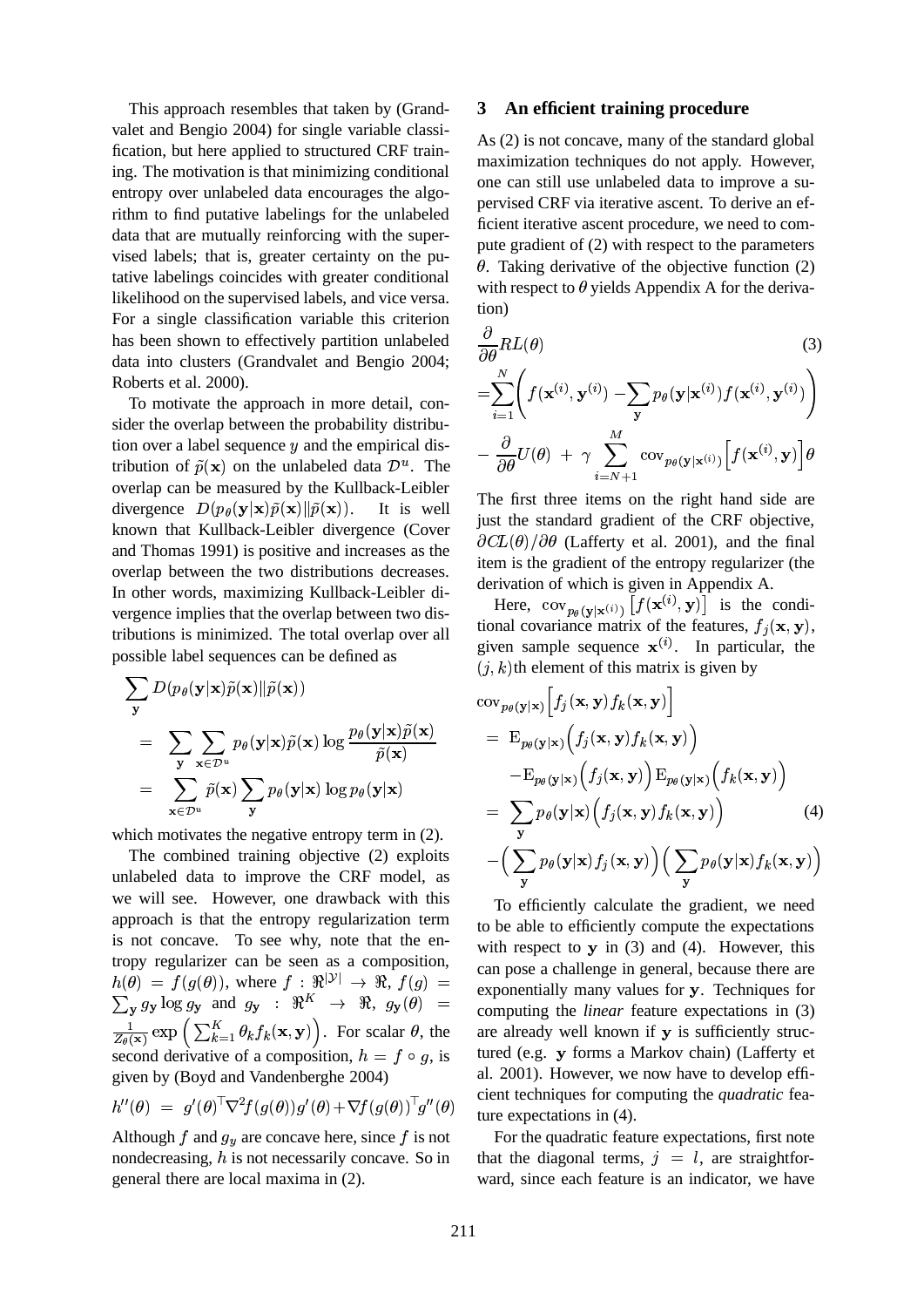that  $f_i(\mathbf{x}, \mathbf{y})^2$  $(\mathbf{x}, \mathbf{y})^2 = f_i(\mathbf{x}, \mathbf{y})$ , and therefore the diagonal terms in the conditional covariance are just onal terms in the conditional covariance are just  $j \neq \kappa$ , can<br>linear feature expectations  $E_{p_{\theta}(\mathbf{y}|\mathbf{x})}\left(f_j(\mathbf{x}, \mathbf{y})^2\right) =$  First def  $E_{p_{\theta}(\mathbf{y}|\mathbf{x})}\left(f_j(\mathbf{x}, \mathbf{y})\right)$  as before.

For the off diagonal terms,  $j \neq l$ , however, we need to develop a new algorithm. Fortunately, for structured label sequences,  $\mathbf{Y}$ , one can devise an efficient algorithm for calculating the quadratic expectations based on nested dynamic programming. To illustrate the idea, we assume that the dependencies of  $Y$ , conditioned on  $X$ , form a curs *Markov chain*.

Define one feature for each state pair  $(y', y)$ ,  $P_{p\theta}(x)$ and one feature for each state-observation pair  $(y, x)$ , which we express with indicator functions  $\mathbf{y}'_{y',y}(\langle u,v \rangle, \mathbf{y} |_{\langle u,v \rangle}, \mathbf{x}) = \delta(\mathbf{y}_u, y') \delta(\mathbf{y}_v, y)$  and  $g_{y,x}(v, \mathbf{y}|_v, \mathbf{x}) = \delta(\mathbf{y}_v, y) \delta(\mathbf{x}_v, x)$  respectively. Following (Lafferty et al. 2001), we also add special start and stop states,  $Y_0 = \text{start}$  and  $Y_{n+1} =$ stop. The conditional probability of a label sequence can now be expressed concisely in a matrix form. For each position  $j$  in the observation sequence **x**, define the  $|\mathcal{Y}| \times |\mathcal{Y}|$  matrix random variable  $M_j(\mathbf{x}) = [M_j(y', y|\mathbf{x})]$  by<br>  $M_i(y', y|\mathbf{x}) = \exp(\Lambda_i(y', y|\mathbf{x}))$  where

$$
M_j(y', y | \mathbf{x}) = \exp(\Lambda_j(y', y | \mathbf{x})) \text{ where}
$$
  
\n
$$
\Lambda_j(y', y | \mathbf{x}) = \sum_k \lambda_k f_k(e_j, \mathbf{y}|_{e_j} = (y', y), \mathbf{x})
$$
  
\n
$$
+ \sum_k \mu_k g_k(v_j, \mathbf{y}|_{v_j} = y, \mathbf{x})
$$
E

Here  $e_i$  is the edge with labels  $(\mathbf{Y}_{i-1}, \mathbf{Y}_i)$  and  $v_i =$ is the vertex with label  $Y_i$ .

For each index  $j = 0, \dots, n + 1$  define the forward vectors  $\alpha_i(\mathbf{x})$  with base case

$$
\alpha_0(y|\mathbf{x}) = \left\{ \begin{array}{cl} 1 & \text{if } y = \text{start} \\ 0 & \text{otherwise} \end{array} \right.
$$

and recurrence

$$
\alpha_j(\mathbf{x})=\alpha_{j-1}(\mathbf{x})M_j(\mathbf{x})
$$

Similarly, the backward vectors  $\beta_i(\mathbf{x})$  are given by

$$
\beta_{n+1}(y|\mathbf{x}) = \begin{cases} 1 & \text{if } y = \text{stop} \\ 0 & \text{otherwise} \end{cases}
$$

$$
\beta_j(\mathbf{x}) = M_{j+1}(\mathbf{x})\beta_{j+1}(\mathbf{x})
$$

With these definitions, the expectation of the product of each pair of feature functhe product of each pair of feat<br>tions,  $(f_j(\mathbf{x}, \mathbf{y}), f_k(\mathbf{x}, \mathbf{y}))$ ,  $(f_j(\mathbf{x}, \mathbf{y}),$  $(\mathbf{x},\mathbf{y}), g_k(\mathbf{x},\mathbf{y})),$ 

and  $(g_i(\mathbf{x}, \mathbf{y}),$  $({\mathbf x},{\mathbf y}), g_k({\mathbf x},{\mathbf y})$ , for  $j,k = 1,\cdots,K$ ,  $j \neq k$ , can be recursively calculated.

First define the summary matrix

$$
M_{s+1,t-1}(y,y'|\mathbf{x})\;\;=\;\; \Big(\prod_{l=s+1}^{t-1} M_l(\mathbf{x})\Big)_{y,y'}
$$

Then the quadratic feature expectations can be computed by the following recursion, where the two double sums in each expectation correspond to the two cases depending on which feature occurs first  $(e_s$  occuring before  $e_t$ ).

$$
E_{p_{\theta}(\mathbf{y}|\mathbf{x})}\left(f_{j}(\mathbf{x}, \mathbf{y})f_{k}(\mathbf{x}, \mathbf{y})\right)
$$
\n
$$
= \sum_{\mathbf{x}\in\mathcal{D}^{u}}\sum_{s,t=1,s\n
$$
\sum_{y'',y'''}f_{k}\left(e_{t},\mathbf{y}|_{e_{t}}=(y'',y'''),\mathbf{x}\right)
$$
\n
$$
\alpha_{s-1}(y'|\mathbf{x})M_{s}(y',y|\mathbf{x})M_{s+1,t-1}(y,y''|\mathbf{x})
$$
\n
$$
M_{t}(y'',y'''|\mathbf{x})\beta_{t}(y'''|\mathbf{x})/Z_{\theta}(\mathbf{x})
$$
\n
$$
+ \sum_{\mathbf{x}\in\mathcal{D}^{u}}\sum_{s,t=1,t\n
$$
\sum_{y'',y'''}f_{k}\left(e_{s},\mathbf{y}|_{e_{s}}=(y'',y'''),\mathbf{x}\right)
$$
\n
$$
\alpha_{t-1}(y'''|\mathbf{x})M_{t}(y''',y''|\mathbf{x})M_{t+1,s-1}(y'',y'|\mathbf{x})
$$
\n
$$
M_{s}(y',y|\mathbf{x})\beta_{t}(y|\mathbf{x})/Z_{\theta}(\mathbf{x})
$$
\n
$$
E_{p_{\theta}(\mathbf{y}|\mathbf{x})}\left(f_{j}(\mathbf{x},\mathbf{y})g_{k}(\mathbf{x},\mathbf{y})\right)
$$
\n
$$
= \sum_{\mathbf{x}\in\mathcal{D}^{u}}\sum_{s,t=1,s\leq t}\sum_{y',y}f_{j}\left(e_{s},\mathbf{y}|_{e_{s}}=(y',y),\mathbf{x}\right)
$$
\n
$$
\sum_{y''}\sum_{s,t=1,t\leq s}\sum_{y',y}f_{j}\left(e_{t},\mathbf{y}|_{e_{t}}=(y',y),\mathbf{x}\right)
$$
\n
$$
+ \sum_{x\in\mathcal{D}^{u}}\sum_{s,t=1,t\leq s}\sum_{y',y
$$
$$
$$

$$
\sum_{y''} g_k \left( v_t, \mathbf{y}|_{v_t} = y'', \mathbf{x} \right) \alpha_{s-1}(y'|\mathbf{x}) M_s(y', y|\mathbf{x})
$$
\n
$$
M_{s+1,t-1}(y, y''|x) \beta_t(y''|\mathbf{x}) / Z_\theta(\mathbf{x})
$$
\n
$$
+ \sum_{x \in \mathcal{D}^u} \sum_{s,t=1,t < s} \sum_{y',y} f_j \left( e_t, \mathbf{y}|_{e_t} = (y', y), \mathbf{x} \right)
$$
\n
$$
\sum_{y''} g_k \left( v_s, \mathbf{y}|_{v_s} = y'', \mathbf{x} \right) \alpha_{t-1}(y''|\mathbf{x})
$$
\n
$$
M_{t+1,s-1}(y'', y'|x) M_s(y', y|\mathbf{x}) \beta_t(y|\mathbf{x}) / Z_\theta(\mathbf{x})
$$
\n
$$
\sum_{y''} \left( a_t(\mathbf{x}, \mathbf{y}) a_t(\mathbf{x}, \mathbf{y}) \right)
$$

$$
\begin{aligned} &\mathrm{E}_{p_{\bm{\theta}}(\mathbf{y}|\mathbf{x})}\Big(g_j(\mathbf{x},\mathbf{y})g_k(\mathbf{x},\mathbf{y})\Big)\\ &=\sum_{\substack{\mathbf{x}\in\mathcal{D}^u}}\sum_{s,t=1,s
$$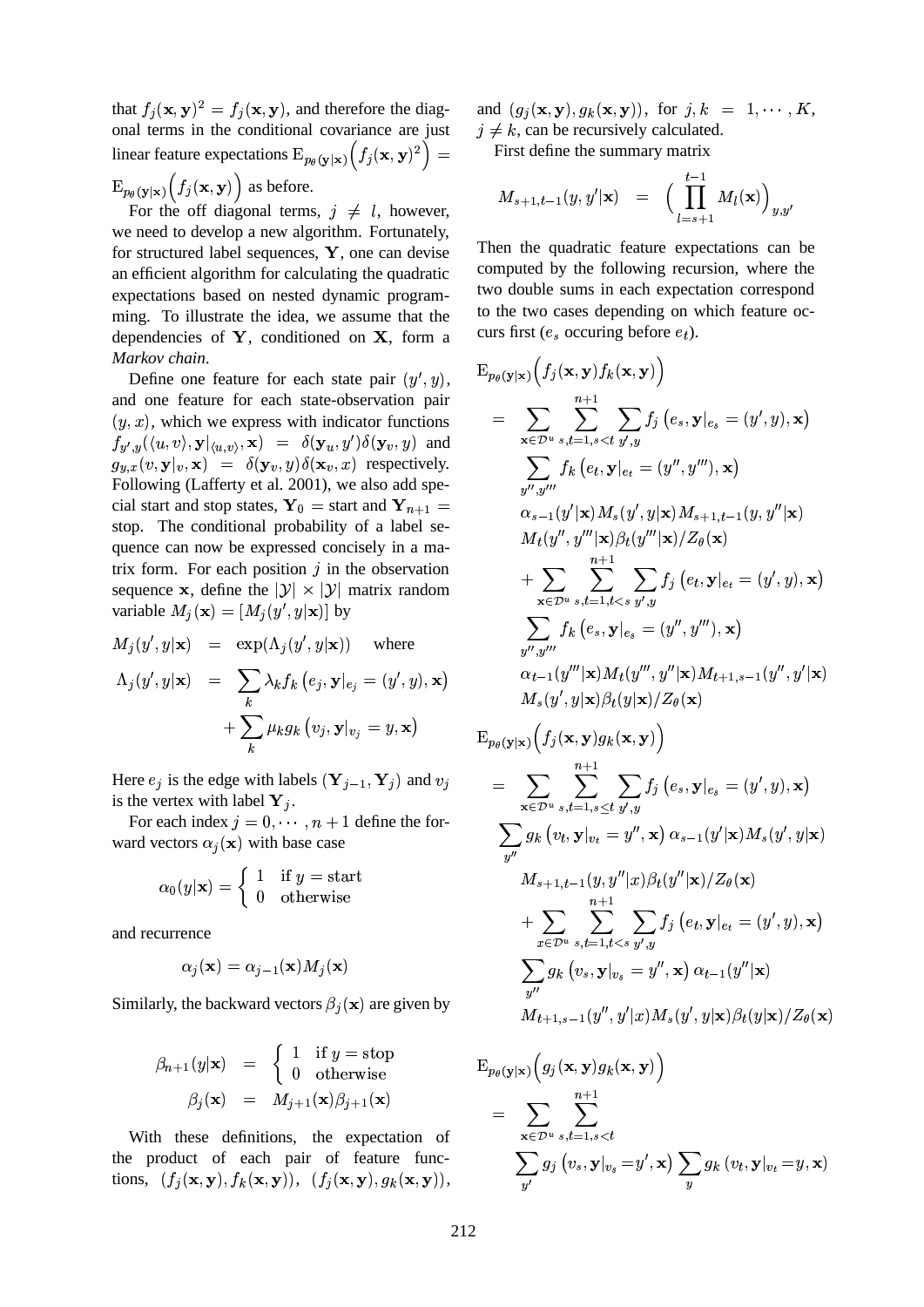$$
\alpha_{s-1}(y'|\mathbf{x})M_{s+1,t-1}(y',y|\mathbf{x})\beta_t(y|\mathbf{x})
$$
\n
$$
+\sum_{\mathbf{x}\in\mathcal{D}^u}\sum_{s,t=1,t
$$

The computation of these expectations can be organized in a trellis, as illustrated in Figure 1.

Once we obtain the gradient of the objective function (2), we use limited-memory L-BFGS, a quasi-Newton optimization algorithm (McCallum 2002; Nocedal and Wright 2000), to find the local maxima with the initial value being set to be the optimal solution of the supervised CRF on labeled data.

# **4 Time and space complexity**

The time and space complexity of the semisupervised CRF training procedure is greater than that of standard supervised CRF training, but nevertheless remains a small degree polynomial in the size of the training data. Let

 $m_l$  = size of the labeled set

 $m_u$  = size of the unlabeled set

- $n_l$  = labeled sequence length  $n_l =$
- $n_u$  = unlabeled sequence length

 $n_t$  = test sequence length

 $s =$ number of states

 $\overline{c}$ = number of training iterations.

Then the time required to classify a test sequence is  $O(n_t s^2)$ , independent of training method, since the Viterbi decoder needs to access each path.

For training, supervised CRF training requires  $O(cm_l n_l s^2)$  time, whereas semi-supervised CRF training requires  $O(cm_l n_l s^2 + cm_u n_u^2 s^3)$  time. The additional cost for semi-supervised training arises from the extra nested loop required to calculated the quadratic feature expectations, which introduces in an additional  $n<sub>u</sub>s$  factor.

However, the space requirements of the two training methods are the same. That is, even though the covariance matrix has size  $O(K^2)$ , In there is never any need to store the entire matrix in memory. Rather, since we only need to compute the product of the covariance with  $\theta$ , the calculation can be performed iteratively without using extra space beyond that already required by supervised CRF training.



Figure 1: Trellis for computing the expectation of a feature product over a pair of feature functions,  $f_{00}$  vs  $f_{10}$ , where the feature  $f_{00}$  occurs first. This leads to one double sum.

#### **5 Identifying gene and protein mentions**

We have developed our new semi-supervised training procedure to address the problem of information extraction from biomedical text, which has received significant attention in the past few years. We have specifically focused on the problem of identifying explicit mentions of gene and protein names (McDonald and Pereira 2005). Recently, McDonald and Pereira (2005) have obtained interesting results on this problem by using a standard supervised CRF approach. However, our contention is that stronger results could be obtained in this domain by exploiting a large corpus of unannotated biomedical text to improve the quality of the predictions, which we now show.

Given a biomedical text, the task of identifying gene mentions can be interpreted as a tagging task, where each word in the text can be labeled with a tag that indicates whether it is the beginning of gene mention (B), the continuation of a gene mention (I), or outside of any gene mention (O). To compare the performance of different taggers learned by different mechanisms, one can measure the precision, recall and F-measure, given by

| precision | $=$ | $# correct\ predictions$<br>$# predicted$ gene mentions    |
|-----------|-----|------------------------------------------------------------|
| recall    | $=$ | $# correct\ predictions$<br>$#$ true gene mentions         |
| F-measure |     | $2 \times precision \times recall$<br>$precision + recall$ |

In our evaluation, we compared the proposed semi-supervised learning approach to the state of the art supervised CRF of McDonald and Pereira (2005), and also to self-training (Celeux and Govaert 1992; Yarowsky 1995), using the same feature set as (McDonald and Pereira 2005). The CRF training procedures, supervised and semi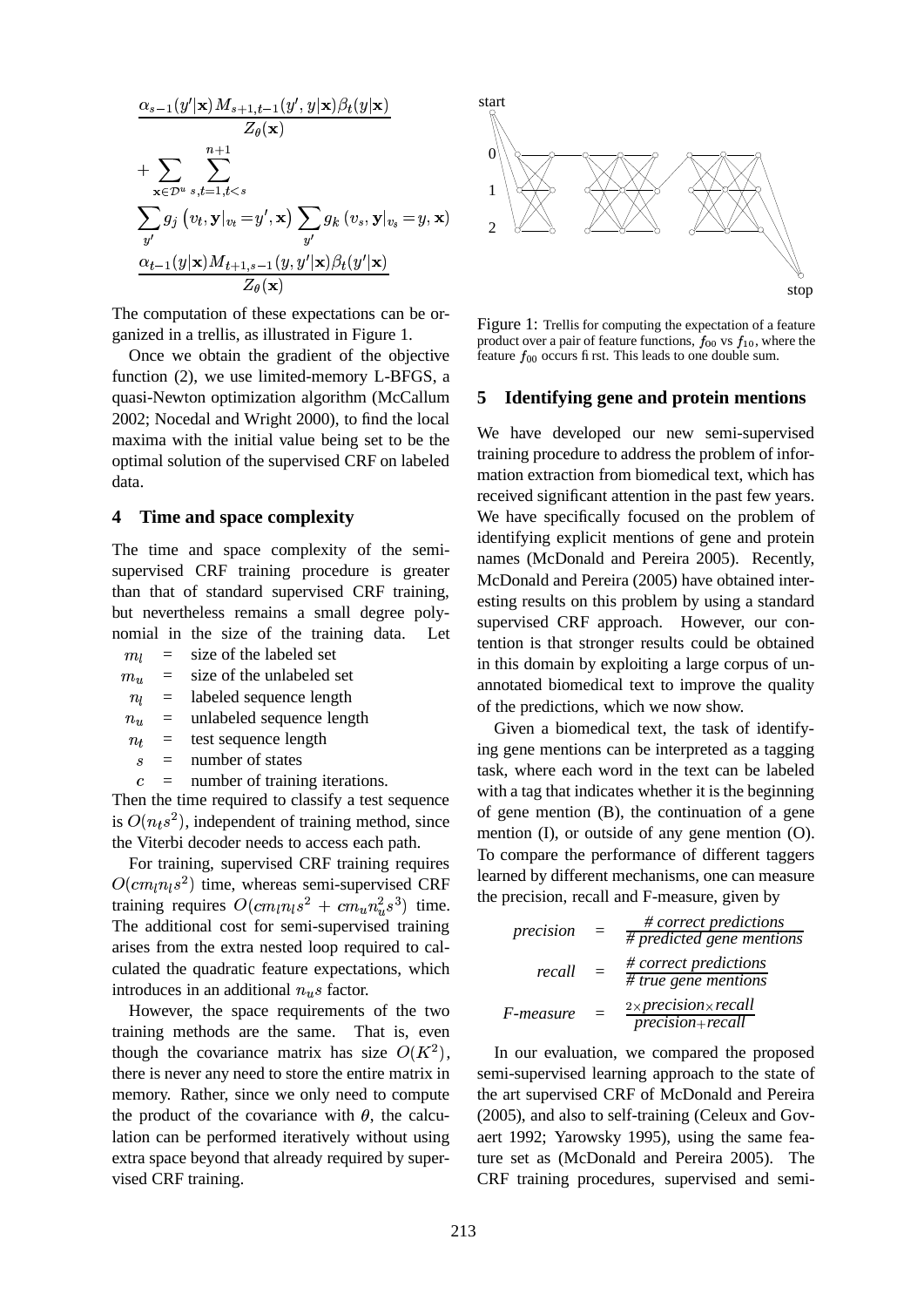supervised, were run with the same regularization function,  $U(\theta) = ||\theta||^2/2$ , used in (McDonald and Pereira 2005).

First we evaluated the performance of the semisupervised CRF in detail, by varying the ratio between the amount of labeled and unlabeled data, and also varying the tradeoff parameter  $\gamma$ . We choose a labeled training set  $A$  consisting of 5448 words, and considered alternative unlabeled training sets,  $B$  (5210 words),  $C$  (10,208 words), and  $D(25, 145 \text{ words})$ , consisting of the same, 2 times and 5 times as many sentences as  $A$  respectively. All of these sets were disjoint and selected randomly from the full corpus, the smaller one in (McDonald et al. 2005), consisting of 184,903 words in total. To determine sensitivity to the parameter  $\gamma$  we examined a range of discrete values  $0, 0.1, 0.5, 1, 5, 10, 20, 50.$ 

In our first experiment, we train the CRF models using labeled set  $A$  and unlabeled sets  $B$ ,  $C$  and  $B$ oth  $D$  respectively. Then test the performance on the sets  $B$ ,  $C$  and  $D$  respectively The results of our evaluation are shown in Table 1. The performance of the supervised CRF algorithm, trained only on the labeled set  $A$ , is given on the first row in Table 1 (corresponding to  $\gamma = 0$ ). By comparison, the results obtained by the semi-supervised CRFs on the held-out sets  $B$ ,  $C$  and  $D$  are given in Table 1 by increasing the value of  $\gamma$ .

The results of this experiment demonstrate quite clearly that in most cases the semi-supervised CRF obtains higher precision, recall and F-measure than the fully supervised CRF, yielding a 20% improvement in the best case.

In our second experiment, again we train the CRF models using labeled set  $A$  and unlabeled sets  $B$ ,  $C$  and  $D$  respectively with increasing values of  $\gamma$ , but we test the performance on the heldout set  $E$  which is the full corpus minus the labeled set  $A$  and unlabeled sets  $B$ ,  $C$  and  $D$ . The results of our evaluation are shown in Table 2 and Figure 2. The blue line in Figure 2 is the result of the supervised CRF algorithm, trained only on the labeled set  $A$ . In particular, by using the supervised CRF model, the system predicted 3334 out of 7472 gene mentions, of which 2435 were correct, resulting in a precision of 0.73, recall of 0.33 and F-measure of 0.45. The other curves are those of the semi-supervised CRFs.

The results of this experiment demonstrate quite clearly that the semi-supervised CRFs simultane-



Figure 2: Performance of the supervised and semisupervised CRFs. The sets  $B, C$  and  $D$  refer to the unlabeled training set used by the semi-supervised algorithm.

ously increase both the number of predicted gene mentions and the number of correct predictions, thus the precision remains almost the same as the supervised CRF, and the recall increases significantly.

Both experiments as illustrated in Figure 2 and Tables 1 and 2 show that clearly better results are obtained by incorporating additional unlabeled training data, even when evaluating on disjoint testing data (Figure 2). The performance of the semi-supervised CRF is not overly sensitive to the tradeoff parameter  $\gamma$ , except that  $\gamma$  cannot be set too large.

#### **5.1 Comparison to self-training**

For completeness, we also compared our results to the self-learning algorithm, which has commonly been referred to as bootstrapping in natural language processing and originally popularized by the work of Yarowsky in word sense disambiguation (Abney 2004; Yarowsky 1995). In fact, similar ideas have been developed in pattern recognition under the name of the decision-directed algorithm (Duda and Hart 1973), and also traced back to 1970s in the EM literature (Celeux and Govaert 1992). The basic algorithm works as follows:

- 1. Given  $\mathcal{D}^l$  and  $\mathcal{D}^u$ , begin with a seed set of labeled examples,  $\mathcal{D}^{(0)}$ , chosen from  $\mathcal{D}^{l}$ .
- 2. For  $m = 0, 1, \cdots$ 
	- (a) Train the supervised CRF on labeled examples  $\mathcal{D}^{(m)}$ , obtaining  $\theta^{(m)}$ . Service and the service of the service of the service of the service of the service of the service of the service
	- amples  $\mathcal{D}^{(m)}$ , obtaining  $\theta^{(m)}$ .<br>
	(b) For each sequence  $\mathbf{x}^{(i)} \in \mathcal{D}^u$ , find<br>  $\mathbf{v}^{(i)}$ , = arg max,  $p_{\theta^{(m)}}(\mathbf{v}|\mathbf{x}^{(i)})$  via  $\mathbf{y}_{(m)}^{(i)} = \arg \max_{\mathbf{y}} p_{\theta(m)}(\mathbf{y}|\mathbf{x}^{(i)})$  via Viterbi decoding or other inference algorithm, and add the pair  $(\mathbf{x}^{(i)}, \mathbf{y}_{(m)}^{(i)})$  to the set of labeled examples (replacing<br>any previous label for  $\mathbf{x}^{(i)}$  if present).  $i$  if present).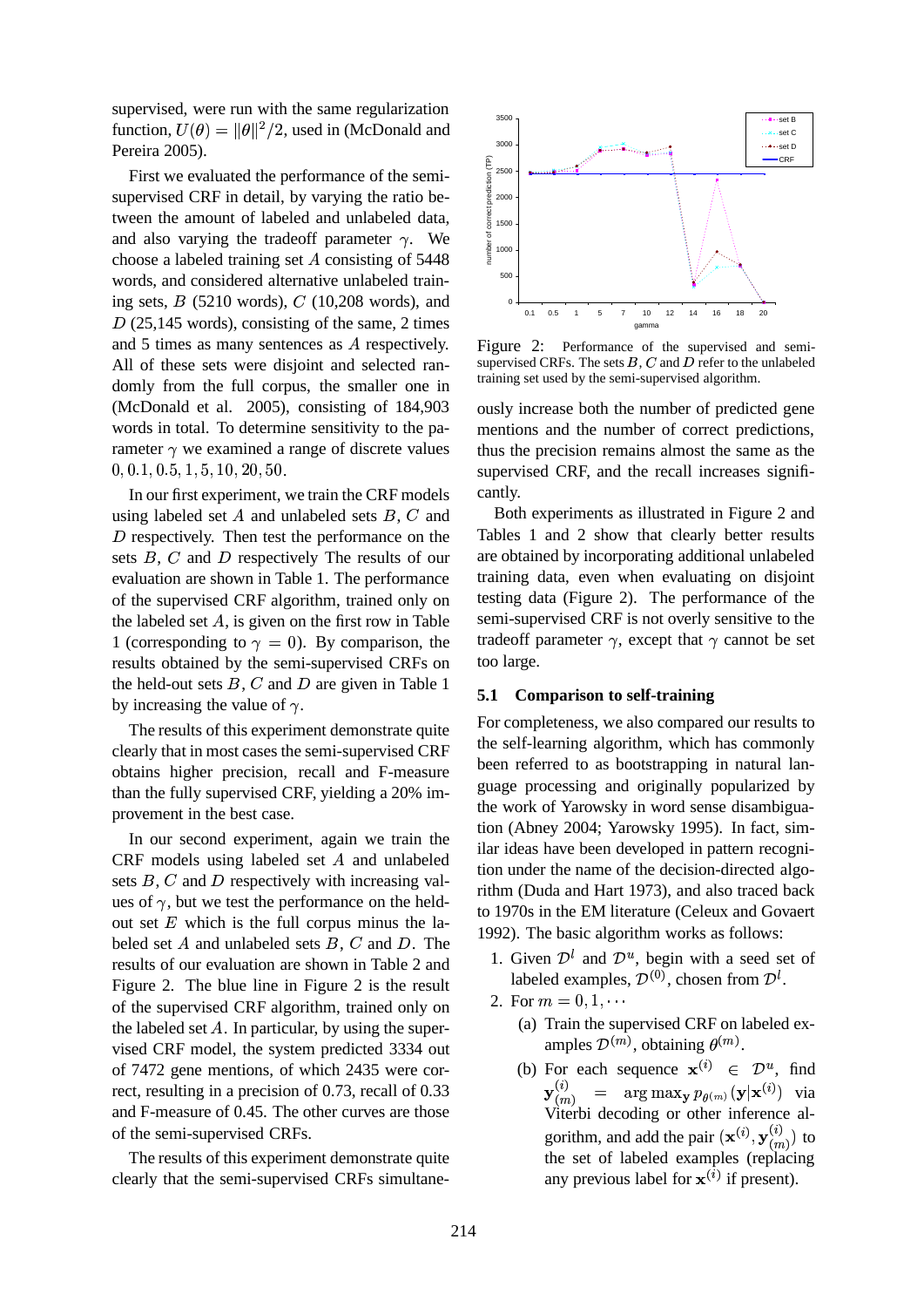|          | Test Set B, Trained on A and B |        |           | Test Set C, Trained on A and C |        |           | Test Set D, Trained on A and D |        |           |
|----------|--------------------------------|--------|-----------|--------------------------------|--------|-----------|--------------------------------|--------|-----------|
| $\sim$   | Precision                      | Recall | F-Measure | Precision                      | Recall | F-Measure | Precision                      | Recall | F-Measure |
| $\Omega$ | 0.80                           | 0.36   | 0.50      | 0.77                           | 0.29   | 0.43      | 0.74                           | 0.30   | 0.43      |
| 0.1      | 0.82                           | 0.4    | 0.54      | 0.79                           | 0.32   | 0.46      | 0.74                           | 0.31   | 0.44      |
| 0.5      | 0.82                           | 0.4    | 0.54      | 0.79                           | 0.33   | 0.46      | 0.74                           | 0.31   | 0.44      |
|          | 0.82                           | 0.4    | 0.54      | 0.77                           | 0.34   | 0.47      | 0.73                           | 0.33   | 0.45      |
| 5        | 0.84                           | 0.45   | 0.59      | 0.78                           | 0.38   | 0.51      | 0.72                           | 0.36   | 0.48      |
| 10       | 0.78                           | 0.46   | 0.58      | 0.66                           | 0.38   | 0.48      | 0.66                           | 0.38   | 0.47      |

Table 1: Performance of the semi-supervised CRFs obtained on the held-out sets  $B, C$  and  $D$ 

Table 2: Performance of the semi-supervised CRFs trained by using unlabeled sets  $B, C$  and  $D$ 

|        |             | Test Set E, Trained on A and B |             | Test Set E, Trained on A and C | Test Set E, Trained on A and D |                      |  |
|--------|-------------|--------------------------------|-------------|--------------------------------|--------------------------------|----------------------|--|
| $\sim$ | # predicted | # correct prediction           | # predicted | # correct prediction           | # predicted                    | # correct prediction |  |
| 0.1    | 3345        | 2446                           | 3376        | 2470                           | 3366                           | 2466                 |  |
| 0.5    | 3413        | 2489                           | 3450        | 2510                           | 3376                           | 2469                 |  |
|        | 3446        | 2503                           | 3588        | 2580                           | 3607                           | 2590                 |  |
|        | 4089        | 2878                           | 4206        | 2947                           | 4165                           | 2888                 |  |
| 10     | 4450        | 2799                           | 4762        | 2827                           | 4778                           | 2845                 |  |

(c) If for each  $\mathbf{x}^{(i)} \in \mathcal{D}^u$ ,  $\mathbf{y}_{(m)}^{(i)} = \mathbf{y}_{(m-1)}^{(i)}$ , thro stop; otherwise  $m = m + 1$ , iterate.

We implemented this self training approach and tried it in our experiments. Unfortunately, we were not able to obtain any improvements over the standard supervised CRF with self-learning, using the sets  $\mathcal{D}^l = A$ , and  $\mathcal{D}^u \in \{B, C, D\}$ . The semi-supervised CRF remains the best of the approaches we have tried on this problem.

### **6 Conclusions and further directions**

We have presented a new semi-supervised training algorithm for CRFs, based on extending minimum conditional entropy regularization to the structured prediction case. Our approach is motivated by the information-theoretic argument (Grandvalet and Bengio 2004; Roberts et al. 2000) that unlabeled examples can provide the most benefit when classes have small overlap. An iterative ascent optimization procedure was developed for this new criterion, which exploits a nested dynamic programming approach to efficiently compute the covariance matrix of the features.

We applied our new approach to the problem of identifying gene name occurrences in biological text, exploiting the availability of auxiliary unlabeled data to improve the performance of the state of the art supervised CRF approach in this domain. Our semi-supervised CRF approach shares all of the benefits of the standard CRF training, including the ability to exploit arbitrary features of the inputs, while obtaining improved accuracy

through the use of unlabeled data. The main drawback is that training time is increased because of the extra nested loop needed to calculate feature covariances. Nevertheless, the algorithm is sufficiently efficient to be trained on unlabeled data sets that yield a notable improvement in classification accuracy over standard supervised training. To further accelerate the training process of our semi-supervised CRFs, we may apply stochastic gradient optimization method with adaptive gain adjustment as proposed by Vishwanathan et al. (2006).

# **Acknowledgments**

Research supported by Genome Alberta, Genome Canada, and the Alberta Ingenuity Centre for Machine Learning.

### **References**

- S. Abney. (2004). Understanding the Yarowsky algorithm. *Computational Linguistics*, 30(3):365-395.
- Y. Altun, D. McAllester and M. Belkin. (2005). Maximum margin semi-supervised learning for structured variables. *Advances in Neural Information Processing Systems 18*.
- A. Blum and T. Mitchell. (1998). Combining labeled and unlabeled data with co-training. *Proceedings of the Workshop on Computational Learning Theory*, 92-100.
- S. Boyd and L. Vandenberghe. (2004). *Convex Optimization*. Cambridge University Press.
- V. Castelli and T. Cover. (1996). The relative value of labeled and unlabeled samples in pattern recognition with an unknown mixing parameter. *IEEE Trans. on Information Theory*, 42(6):2102-2117.
- G. Celeux and G. Govaert. (1992). A classification EM algorithm for clustering and two stochastic versions. *Computational Statistics and Data Analysis*, 14:315-332.